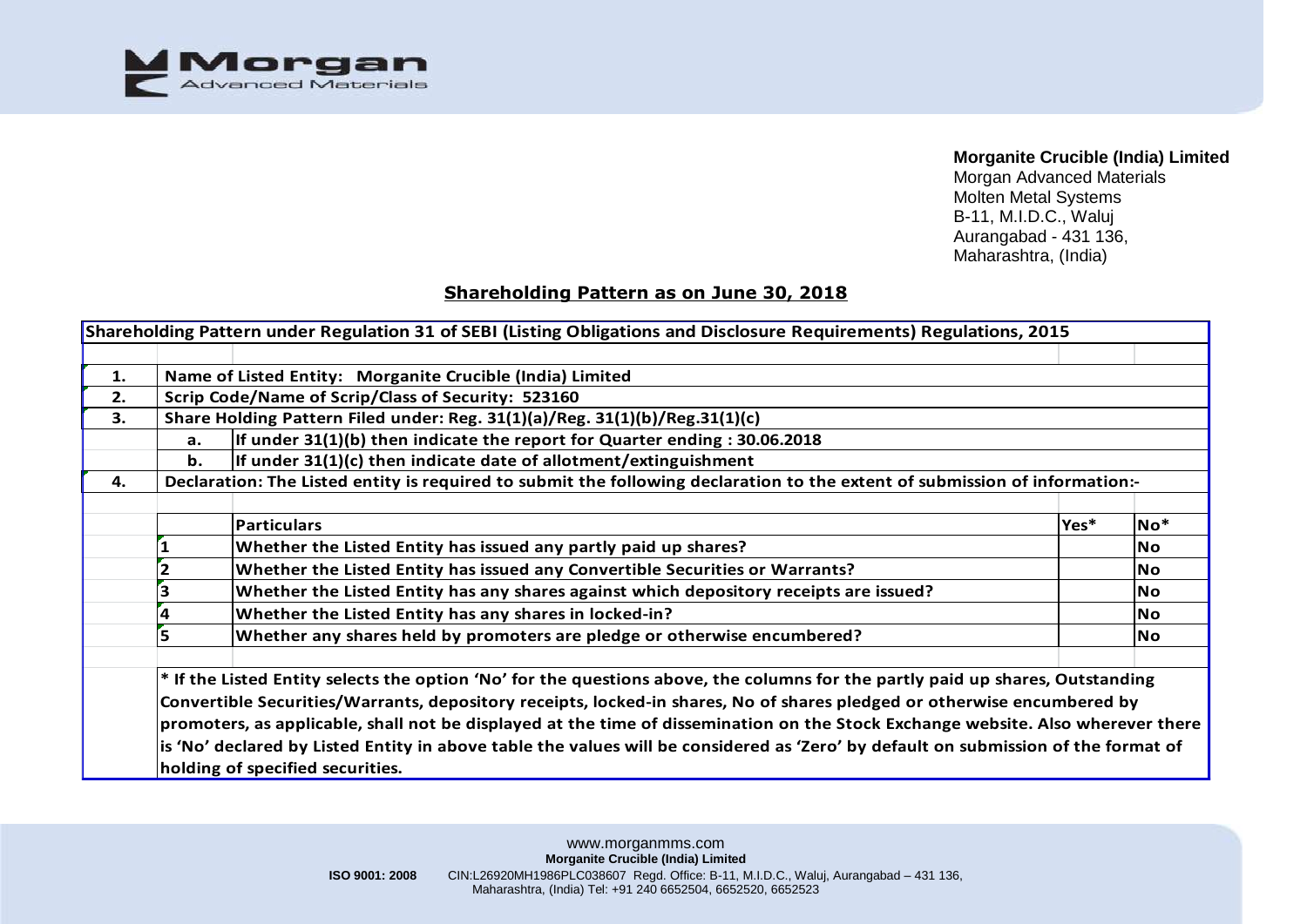

Morgan Advanced Materials Molten Metal Systems B-11, M.I.D.C., Waluj Aurangabad - 431 136, Maharashtra, (India)

|                 |                                                             |                             |                                                            |                     |                                    | Morganite Crucible (India) Limited |                                                             |                                                          |                |                |                   |                                          |                                                |                |                                   |                                                               |                            |                                            |
|-----------------|-------------------------------------------------------------|-----------------------------|------------------------------------------------------------|---------------------|------------------------------------|------------------------------------|-------------------------------------------------------------|----------------------------------------------------------|----------------|----------------|-------------------|------------------------------------------|------------------------------------------------|----------------|-----------------------------------|---------------------------------------------------------------|----------------------------|--------------------------------------------|
|                 | Table I - Summary Statement holding of specified securities |                             |                                                            |                     |                                    |                                    |                                                             |                                                          |                |                |                   |                                          |                                                |                |                                   |                                                               |                            |                                            |
|                 |                                                             |                             |                                                            |                     |                                    |                                    |                                                             |                                                          |                |                |                   |                                          |                                                |                |                                   |                                                               |                            |                                            |
| <b>Category</b> |                                                             |                             | No. of fully paid Partly paid-<br>up equity<br>shares held | No. of              | No. of                             |                                    | Shareholdi<br>ng as a %<br>of total                         | Number of Voting Rights held in each class of securities |                |                |                   | No. of Shares<br><b>Underlying</b>       | <b>Shareholding</b><br>as a %<br>assuming full |                | Number of Locked in<br>shares     | <b>Number of Shares</b><br>pledged or otherwise<br>encumbered |                            | Number of                                  |
|                 | Category of shareholder                                     | Nos. of<br>shareholde<br>rs |                                                            | up equity<br>shares | shares<br>underlying<br>Depository | Total nos.<br>shares held          | no. of<br>shares<br>(calculated<br>as per<br>SCRR,<br>1957) | No of Voting Rights<br>Total as a                        |                |                |                   | Outstanding<br>convertible<br>securities | conversion of<br>convertible<br>securities (as |                | As a % of                         |                                                               | As a % of                  | equity shares<br>held in<br>dematerialised |
|                 |                                                             |                             |                                                            | held                | Receipts                           |                                    |                                                             | Class eg: X                                              | Class eg: y    | Total          | % of<br>$(A+B+C)$ | (including<br>Warrants)                  | a percentage<br>of diluted<br>share capital)   | No. (a)        | total<br><b>Shares</b><br>held(b) | No. (a)                                                       | total<br>Shares<br>held(b) | form                                       |
|                 |                                                             |                             |                                                            |                     |                                    |                                    |                                                             |                                                          |                |                |                   |                                          |                                                |                |                                   |                                                               |                            |                                            |
|                 | (11)                                                        | (III)                       | (IV)                                                       | (V)                 | (VI)                               | $(VII) =$                          | (VIII) As a                                                 |                                                          | (IX)           |                |                   | (X)                                      | $(XI) =$                                       | (XII)          |                                   | (XIII)                                                        |                            | (XIV)                                      |
|                 | Promoter & Promoter Group                                   |                             | 2,100,000                                                  | $\blacksquare$      | $\sim$                             | 2,100,000                          | 75                                                          | 2,100,000                                                | $\blacksquare$ | 2,100,000      | 75                | $\blacksquare$                           | 75                                             |                |                                   |                                                               |                            | 2,100,000                                  |
| (A)<br>(B)      | Public                                                      | 3,452                       | 700,000                                                    | $\sim$              | $\sim$                             | 700,000                            | 25                                                          | 700,000                                                  | $\sim$         | 700,000        | 25                | $\blacksquare$                           | 25                                             |                |                                   | NΑ                                                            | <b>NA</b>                  | 613,191                                    |
| $\overline{C}$  | Non Promoter - Non Public                                   |                             |                                                            |                     | $\sim$                             |                                    |                                                             |                                                          | $\blacksquare$ |                |                   | $\blacksquare$                           |                                                |                |                                   | ΝA                                                            | <b>NA</b>                  |                                            |
| (C1)            | <b>Shares Underlying DRs</b>                                | $\overline{\phantom{a}}$    | $\sim$                                                     | $\blacksquare$      | $\sim$                             | $\sim$                             | $\sim$                                                      | $\blacksquare$                                           | $\blacksquare$ | $\blacksquare$ | $\blacksquare$    | $\blacksquare$                           | $\sim$                                         | $\blacksquare$ |                                   | <b>NA</b>                                                     | <b>NA</b>                  | $\sim$                                     |
| (C2)            | Shares Held By Employee Trust                               |                             | $\blacksquare$                                             | $\blacksquare$      | $\blacksquare$                     | $\blacksquare$                     | $\sim$                                                      |                                                          | $\blacksquare$ |                |                   | $\blacksquare$                           | $\blacksquare$                                 | $\blacksquare$ |                                   | ΝA                                                            | <b>NA</b>                  |                                            |
|                 | Total                                                       | 3,454                       | 2,800,000                                                  |                     |                                    | 2,800,000                          | 100                                                         | 2,800,000                                                |                | 2,800,000      | 100               | $\overline{\phantom{a}}$                 | 100                                            |                |                                   |                                                               |                            | 2,713,191                                  |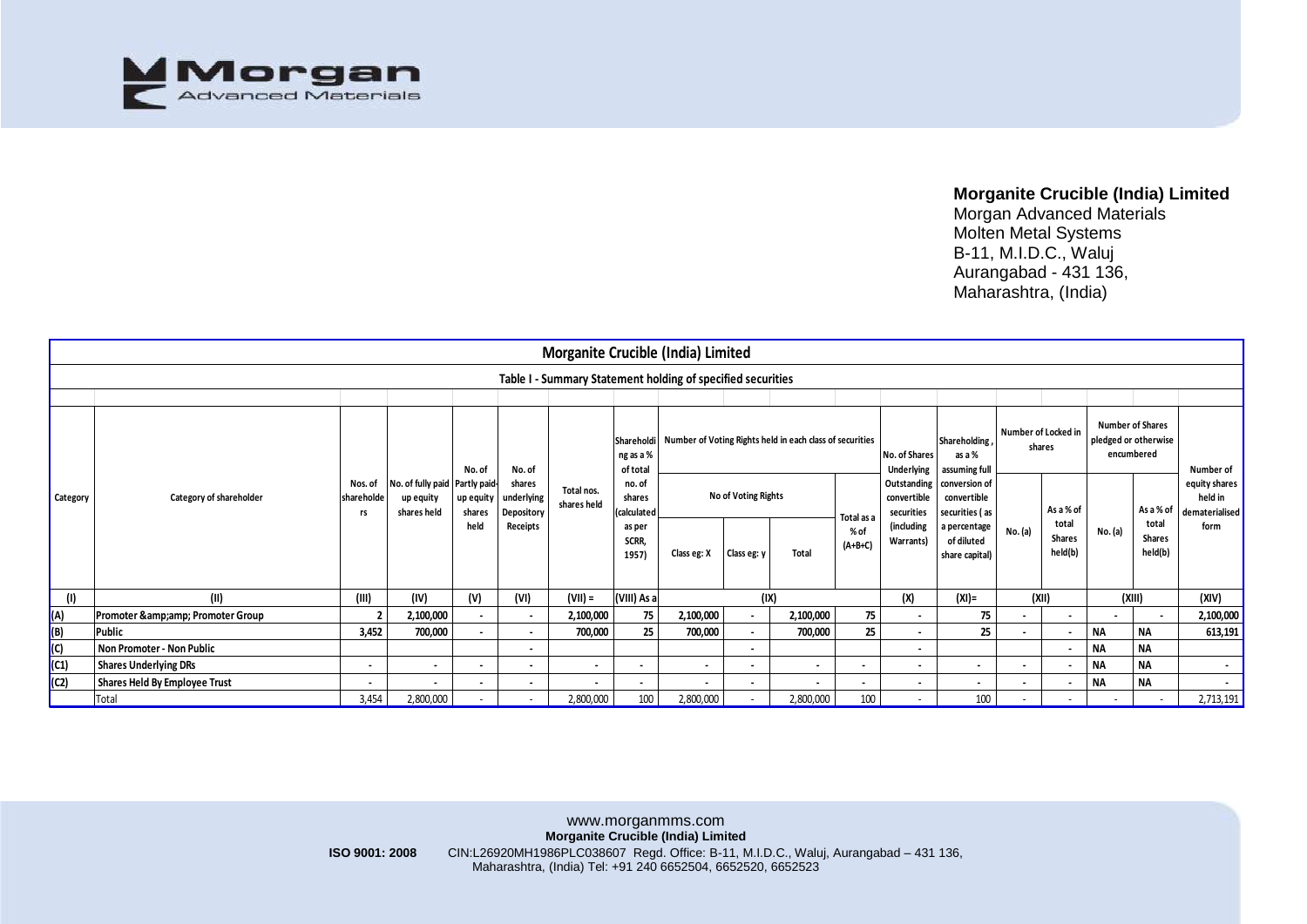

Morgan Advanced Materials Molten Metal Systems B-11, M.I.D.C., Waluj Aurangabad - 431 136, Maharashtra, (India)

|       |                                                          |                |                  |                                                                                      |                          |                                      | Morganite Crucible (India) Limited                                                                                                                                                                             |                                                                              |                     |                          |                                                          |                   |                                                   |                                                            |                               |                          |                                                               |                          |                                   |
|-------|----------------------------------------------------------|----------------|------------------|--------------------------------------------------------------------------------------|--------------------------|--------------------------------------|----------------------------------------------------------------------------------------------------------------------------------------------------------------------------------------------------------------|------------------------------------------------------------------------------|---------------------|--------------------------|----------------------------------------------------------|-------------------|---------------------------------------------------|------------------------------------------------------------|-------------------------------|--------------------------|---------------------------------------------------------------|--------------------------|-----------------------------------|
|       |                                                          |                |                  | Table II - Statement showing shareholding pattern of the Promoter and Promoter Group |                          |                                      |                                                                                                                                                                                                                |                                                                              |                     |                          |                                                          |                   |                                                   |                                                            |                               |                          |                                                               |                          |                                   |
|       |                                                          |                |                  |                                                                                      |                          |                                      |                                                                                                                                                                                                                |                                                                              |                     |                          |                                                          |                   |                                                   |                                                            |                               |                          |                                                               |                          |                                   |
|       | Category & Name of the shareholders                      |                | Nos. of          | No. of fully paid                                                                    | Partly paid<br>up equity | No. of<br>shares                     | Total nos.<br>shares held                                                                                                                                                                                      | Shareholding<br>% calculated<br>as per SCRR,<br>1957 As a %<br>of $(A+B+C2)$ |                     |                          | Number of Voting Rights held in each class of securities |                   | No. of<br>Shares<br>Underlying<br>Outstandi<br>ng | Shareholding<br>, as a %<br>assuming full<br>conversion of | Number of Locked in<br>shares |                          | <b>Number of Shares</b><br>pledged or otherwise<br>encumbered |                          | Number of<br>equity shares        |
| Sr No |                                                          | PAN            | sharehold<br>ers | up equity<br>shares held                                                             | shares<br>held           | ınderlying<br>Depository<br>Receipts |                                                                                                                                                                                                                |                                                                              | No of Voting Rights |                          |                                                          | Total as a        | convertibl<br>e                                   | convertible<br>securities (as<br>a percentage              |                               | As a % of<br>total       |                                                               | As a % of<br>total       | held in<br>dematerialised<br>form |
|       |                                                          |                |                  |                                                                                      |                          |                                      |                                                                                                                                                                                                                |                                                                              | Class eg: X         | Class eg: y              | Total                                                    | % of<br>$(A+B+C)$ | securities<br>(including<br>Warrants)             | of diluted<br>share capital)                               | No. (a)                       | <b>Shares</b><br>held(b) | No. (a)                                                       | Shares<br>held(b)        |                                   |
|       | (1)                                                      | (11)           | (III)            | (IV)                                                                                 | (V)                      | (VI)                                 | $(VII) =$                                                                                                                                                                                                      | (VIII) As a %                                                                |                     | (IX)                     |                                                          |                   | (X)                                               | $(XI) =$                                                   | (XII)                         |                          | (XIII)                                                        |                          | (XIV)                             |
|       | Indian                                                   |                |                  |                                                                                      |                          |                                      |                                                                                                                                                                                                                |                                                                              |                     |                          |                                                          |                   |                                                   |                                                            |                               |                          |                                                               |                          |                                   |
| a)    | Individuals / Hindu Undivided Family                     |                |                  |                                                                                      |                          |                                      |                                                                                                                                                                                                                |                                                                              |                     |                          |                                                          |                   |                                                   |                                                            |                               |                          |                                                               |                          |                                   |
| (b    | Central Government / State Government(s)                 |                |                  |                                                                                      |                          |                                      |                                                                                                                                                                                                                |                                                                              |                     |                          |                                                          |                   |                                                   |                                                            |                               |                          |                                                               |                          |                                   |
| (c)   | Financial Institutions / Banks                           |                |                  |                                                                                      |                          |                                      |                                                                                                                                                                                                                |                                                                              |                     |                          |                                                          |                   |                                                   |                                                            |                               |                          |                                                               |                          |                                   |
| (d)   | Any Other (Specify)                                      |                |                  |                                                                                      |                          |                                      |                                                                                                                                                                                                                |                                                                              |                     |                          |                                                          |                   |                                                   |                                                            |                               |                          |                                                               |                          |                                   |
|       | Sub Total (A)(1)                                         |                |                  |                                                                                      |                          | C                                    |                                                                                                                                                                                                                |                                                                              |                     |                          |                                                          |                   |                                                   |                                                            |                               |                          |                                                               |                          |                                   |
|       | Foreign                                                  |                |                  |                                                                                      |                          |                                      |                                                                                                                                                                                                                |                                                                              |                     |                          |                                                          |                   |                                                   |                                                            |                               |                          |                                                               |                          |                                   |
|       | Individuals (Non-Resident Individuals / Foreign          |                |                  |                                                                                      |                          |                                      |                                                                                                                                                                                                                |                                                                              |                     |                          |                                                          |                   |                                                   |                                                            |                               |                          |                                                               |                          |                                   |
| (a)   | Individuals)                                             |                |                  |                                                                                      |                          |                                      |                                                                                                                                                                                                                |                                                                              |                     |                          |                                                          |                   |                                                   |                                                            |                               |                          |                                                               |                          |                                   |
| (b)   | Government                                               |                |                  |                                                                                      |                          |                                      |                                                                                                                                                                                                                |                                                                              |                     |                          |                                                          |                   |                                                   |                                                            |                               |                          |                                                               |                          |                                   |
| (c)   | <b>Institutions</b>                                      |                |                  |                                                                                      |                          |                                      |                                                                                                                                                                                                                |                                                                              |                     |                          |                                                          |                   |                                                   |                                                            |                               |                          |                                                               |                          |                                   |
| (d)   | <b>Foreign Portfolio Investor</b>                        |                |                  |                                                                                      |                          |                                      |                                                                                                                                                                                                                |                                                                              |                     |                          |                                                          |                   |                                                   |                                                            |                               |                          |                                                               |                          |                                   |
| (e)   | Any Other (Specify)                                      |                |                  | 2,100,000                                                                            |                          |                                      | 2,100,000                                                                                                                                                                                                      | 75                                                                           | 2,100,000           |                          | 2,100,000                                                | 75                |                                                   | 75                                                         |                               |                          | $\overline{\phantom{a}}$                                      |                          | 2,100,000                         |
|       | <b>Bodies Corporate</b>                                  |                |                  | 2,100,000                                                                            |                          |                                      | 2,100,000                                                                                                                                                                                                      | 75                                                                           | 2,100,000           | $\overline{\phantom{a}}$ | 2,100,000                                                | 75                |                                                   | 75                                                         |                               |                          |                                                               |                          | 2,100,000                         |
|       | Morganite Crucible Limited                               | AAFCM2592M     |                  | 1,078,000                                                                            |                          | $\overline{\phantom{a}}$             | 1,078,000                                                                                                                                                                                                      | 39                                                                           | 1,078,000           | $\sim$                   | 1,078,000                                                | 39                |                                                   | 39                                                         |                               | $\sim$                   | $\sim$                                                        | $\overline{\phantom{a}}$ | 1,078,000                         |
|       | Morgan Terrassen BV                                      | AAJCM1980D     |                  | 1,022,000                                                                            |                          | $\overline{a}$                       | 1,022,000                                                                                                                                                                                                      | 37                                                                           | 1,022,000           |                          | 1,022,000                                                | 37                |                                                   | 37                                                         |                               | $\sim$                   | $\sim$                                                        | $\overline{\phantom{a}}$ | 1,022,000                         |
|       | Sub Total (A)(2)                                         |                |                  | 2,100,000                                                                            |                          |                                      | 2,100,000                                                                                                                                                                                                      | 75                                                                           | 2,100,000           |                          | 2,100,000                                                | 75                |                                                   | 75                                                         |                               |                          | $\overline{a}$                                                |                          | 2,100,000                         |
|       | <b>Total Shareholding Of Promoter And Promoter Group</b> |                |                  |                                                                                      |                          |                                      |                                                                                                                                                                                                                |                                                                              |                     |                          |                                                          |                   |                                                   |                                                            |                               |                          |                                                               |                          |                                   |
|       | $(A)=(A)(1)+(A)(2)$                                      |                |                  | 2,100,000                                                                            |                          |                                      | 2,100,000                                                                                                                                                                                                      | 75                                                                           | 2,100,000           |                          | 2,100,000                                                | 75                |                                                   | 75                                                         |                               |                          |                                                               |                          | 2,100,000                         |
|       |                                                          | ISO 9001: 2008 |                  |                                                                                      |                          |                                      | www.morganmms.com<br>Morganite Crucible (India) Limited<br>CIN:L26920MH1986PLC038607 Regd. Office: B-11, M.I.D.C., Waluj, Aurangabad - 431 136,<br>Maharashtra, (India) Tel: +91 240 6652504, 6652520, 6652523 |                                                                              |                     |                          |                                                          |                   |                                                   |                                                            |                               |                          |                                                               |                          |                                   |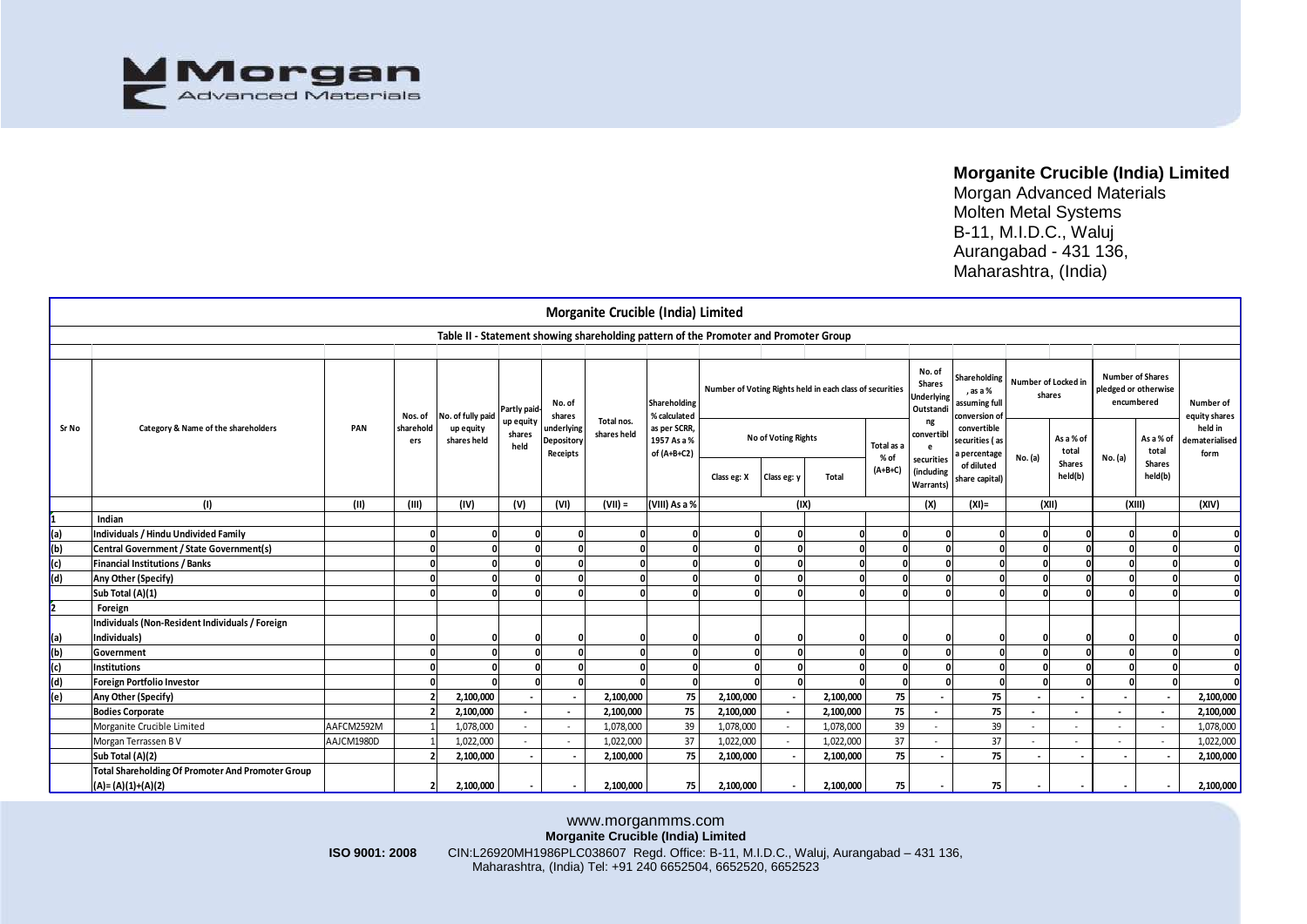

Morgan Advanced Materials Molten Metal Systems B-11, M.I.D.C., Waluj Aurangabad - 431 136, Maharashtra, (India)

|                | Morganite Crucible (India) Limited                       |      |                             |                                                              |                             |                                                     |                           |                                                                              |                          |                                          |                                               |                          |                                                                                     |                                                                                           |                                            |                            |                                                                            |                                   |                                                    |
|----------------|----------------------------------------------------------|------|-----------------------------|--------------------------------------------------------------|-----------------------------|-----------------------------------------------------|---------------------------|------------------------------------------------------------------------------|--------------------------|------------------------------------------|-----------------------------------------------|--------------------------|-------------------------------------------------------------------------------------|-------------------------------------------------------------------------------------------|--------------------------------------------|----------------------------|----------------------------------------------------------------------------|-----------------------------------|----------------------------------------------------|
|                |                                                          |      |                             |                                                              |                             |                                                     |                           |                                                                              |                          |                                          |                                               |                          |                                                                                     |                                                                                           |                                            |                            |                                                                            |                                   |                                                    |
|                |                                                          |      |                             |                                                              |                             |                                                     |                           | Table III - Statement showing shareholding pattern of the Public shareholder |                          |                                          |                                               |                          |                                                                                     |                                                                                           |                                            |                            |                                                                            |                                   |                                                    |
|                |                                                          |      |                             |                                                              |                             |                                                     |                           |                                                                              |                          |                                          |                                               |                          |                                                                                     |                                                                                           |                                            |                            |                                                                            |                                   |                                                    |
| Sr No          | Category & Name of the shareholders                      | PAN  | Nos. of<br>sharehold<br>ers | No. of fully Partly paid<br>paid up<br>equity<br>shares held | up equity<br>shares<br>held | No. of<br>shares<br>ınderlyinş<br><b>Depository</b> | Total nos.<br>shares held | Shareholding<br>% calculated<br>as per SCRR,<br>1957 As a %                  |                          | securities<br><b>No of Voting Rights</b> | Number of Voting Rights held in each class of | Total as a               | No. of<br><b>Shares</b><br>Underlying<br>Outstandi<br>ng<br>convertib<br>$\epsilon$ | Shareholding<br>as a %<br>assuming full<br>conversion of<br>convertible<br>securities (as | Number of Locked in<br>shares<br>As a % of |                            | <b>Number of Shares</b><br>pledged or otherwise<br>encumbered<br>As a % of |                                   | Number of<br>equity<br>shares held<br>dematerialis |
|                |                                                          |      |                             |                                                              |                             | Receipts                                            |                           | of (A+B+C2)                                                                  | Class eg: X              | Class eg: y                              | Total                                         | $%$ of<br>$(A+B+C)$      | securities<br>(including<br><b>Warrants</b> )                                       | percentage<br>of diluted<br>share capital)                                                | No. (a)                                    | total<br>Shares<br>held(b) | No. (a)                                                                    | total<br><b>Shares</b><br>held(b) | ed form                                            |
|                | (1)                                                      | (11) | (III)                       | (IV)                                                         | (v)                         | (VI)                                                | $(VII) =$                 | (VIII) As a                                                                  |                          | (1)                                      |                                               |                          | (X)                                                                                 | $(XI) =$                                                                                  | (X  )                                      |                            | (X  )                                                                      |                                   | (XIV)                                              |
| $\mathbf{1}$   | <b>Institutions</b>                                      |      |                             |                                                              |                             |                                                     |                           |                                                                              |                          |                                          |                                               |                          |                                                                                     |                                                                                           |                                            |                            |                                                                            |                                   |                                                    |
| (a)            | <b>Mutual Fund</b>                                       |      |                             |                                                              |                             |                                                     |                           |                                                                              |                          |                                          |                                               | $\Omega$                 |                                                                                     |                                                                                           | $\Omega$                                   |                            | 0 NA                                                                       | <b>NA</b>                         | O                                                  |
| (b)            | <b>Venture Capital Funds</b>                             |      |                             |                                                              |                             |                                                     |                           |                                                                              |                          |                                          |                                               | $\Omega$                 |                                                                                     |                                                                                           | $\Omega$                                   |                            | 0 NA                                                                       | <b>NA</b>                         |                                                    |
| (c)            | <b>Alternate Investment Funds</b>                        |      |                             |                                                              |                             |                                                     |                           |                                                                              |                          |                                          |                                               | $\Omega$                 |                                                                                     |                                                                                           | $\Omega$                                   |                            | 0 NA                                                                       | <b>NA</b>                         |                                                    |
| (d)            | Foreign Venture Capital Investors                        |      |                             |                                                              |                             |                                                     |                           |                                                                              |                          |                                          |                                               | $\Omega$                 |                                                                                     |                                                                                           |                                            |                            | 0 NA                                                                       | <b>NA</b>                         |                                                    |
| (e)            | Foreign Portfolio Investor                               |      | $\overline{2}$              | 34.088                                                       | $\overline{a}$              | $\sim$                                              | 34,088                    | $\mathbf{1}$                                                                 | 34,088                   | $\sim$                                   | 34.088                                        | $\mathbf{1}$             | $\overline{\phantom{a}}$                                                            | $\mathbf{1}$                                                                              | - -                                        | $\overline{\phantom{a}}$   | <b>NA</b>                                                                  | <b>NA</b>                         | 34,088                                             |
| (f)            | <b>Financial Institutions / Banks</b>                    |      | $\overline{2}$              | 600                                                          | $\overline{a}$              | $\sim$                                              | 600                       | $\mathbf{o}$                                                                 | 600                      | $\sim$                                   | 600                                           | $\mathbf{o}$             | $\sim$                                                                              | $\mathbf{o}$                                                                              | $\sim$                                     | $\sim$                     | <b>NA</b>                                                                  | <b>NA</b>                         | 100                                                |
| (g)            | <b>Insurance Companies</b>                               |      | $\sim$                      |                                                              | $\sim$                      | $\sim$                                              | $\overline{\phantom{a}}$  | $\sim$                                                                       | $\sim$                   | $\sim$                                   | $\sim$                                        | $\sim$                   | $\sim$                                                                              | $\overline{a}$                                                                            | $\sim$                                     | $\sim$                     | <b>NA</b>                                                                  | <b>NA</b>                         | $\overline{\phantom{a}}$                           |
| (h)            | Provident Funds/ Pension Funds                           |      | $\sim$                      |                                                              | $\sim$                      | $\sim$                                              | $\overline{\phantom{a}}$  | $\sim$                                                                       | $\sim$                   | $\sim$                                   |                                               | $\sim$                   | $\overline{\phantom{a}}$                                                            | $\overline{\phantom{a}}$                                                                  | - 1                                        | $\sim$                     | <b>NA</b>                                                                  | <b>NA</b>                         | $\overline{\phantom{a}}$                           |
| (i)            | Any Other (Specify)                                      |      | $\sim$                      |                                                              | $\overline{\phantom{a}}$    | $\sim$                                              |                           | $\sim$                                                                       | $\overline{\phantom{a}}$ | $\overline{\phantom{a}}$                 |                                               | $\bar{a}$                | $\overline{\phantom{a}}$                                                            | $\overline{\phantom{a}}$                                                                  | $\sim$                                     | $\sim$                     | <b>NA</b>                                                                  | <b>NA</b>                         |                                                    |
|                | Sub Total (B)(1)                                         |      | $\overline{a}$              | 34.688                                                       |                             | $\sim$                                              | 34.688                    | $\mathbf{1}$                                                                 | 34.688                   | $\sim$                                   | 34.688                                        | $\mathbf{1}$             | $\overline{\phantom{a}}$                                                            | $\mathbf{1}$                                                                              | - 1                                        | $\sim$                     | <b>NA</b>                                                                  | <b>NA</b>                         | 34,188                                             |
|                | <b>Central Government/ State</b>                         |      |                             |                                                              |                             |                                                     |                           |                                                                              |                          |                                          |                                               |                          |                                                                                     |                                                                                           |                                            |                            |                                                                            |                                   |                                                    |
| $\overline{2}$ | Government(s)/ President of India                        |      |                             |                                                              |                             |                                                     |                           |                                                                              |                          |                                          |                                               |                          |                                                                                     |                                                                                           |                                            |                            |                                                                            |                                   |                                                    |
|                | Sub Total (B)(2)                                         |      | $\sim$                      | $\overline{a}$                                               | $\overline{\phantom{a}}$    | $\sim$                                              | $\overline{\phantom{a}}$  | $\overline{\phantom{a}}$                                                     | $\overline{\phantom{a}}$ | $\overline{\phantom{a}}$                 | $\overline{\phantom{a}}$                      | $\overline{\phantom{a}}$ | $\overline{\phantom{a}}$                                                            | $\overline{\phantom{a}}$                                                                  | $\sim$                                     | $\sim$                     | <b>NA</b>                                                                  | <b>NA</b>                         |                                                    |
| $\mathbf{3}$   | <b>Non-Institutions</b>                                  |      |                             |                                                              |                             |                                                     |                           |                                                                              |                          |                                          |                                               |                          |                                                                                     |                                                                                           |                                            |                            |                                                                            |                                   |                                                    |
| (a)            | Individuals                                              |      |                             |                                                              | $\overline{a}$              |                                                     |                           |                                                                              |                          |                                          |                                               |                          |                                                                                     |                                                                                           | $\sim$                                     |                            | <b>NA</b>                                                                  | <b>NA</b>                         |                                                    |
|                | i. Individual shareholders holding nominal               |      |                             |                                                              |                             |                                                     |                           |                                                                              |                          |                                          |                                               |                          |                                                                                     |                                                                                           |                                            |                            |                                                                            |                                   |                                                    |
|                | share capital up to Rs. 2 lakhs.                         |      | 3,177                       | 606,943                                                      |                             |                                                     | 606,943                   | 22                                                                           | 606,943                  | $\sim$                                   | 606,943                                       | 22                       |                                                                                     | 22                                                                                        |                                            | $\overline{\phantom{a}}$   | <b>NA</b>                                                                  | <b>NA</b>                         | 520,834                                            |
|                | ii. Individual shareholders holding nominal              |      |                             |                                                              |                             |                                                     |                           |                                                                              |                          |                                          |                                               |                          |                                                                                     |                                                                                           |                                            |                            |                                                                            |                                   |                                                    |
|                | share capital in excess of Rs. 2 lakhs.                  |      |                             |                                                              |                             |                                                     |                           |                                                                              |                          |                                          |                                               |                          |                                                                                     |                                                                                           |                                            |                            | <b>NA</b>                                                                  | <b>NA</b>                         |                                                    |
| (b)            | <b>NBFCs registered with RBI</b>                         |      | $\mathbf{1}$                | 50                                                           | $\sim$                      | $\sim$                                              | 50                        | $\Omega$                                                                     | 50                       | $\sim$                                   | 50                                            | $\mathbf{o}$             | $\blacksquare$                                                                      | $\mathbf{o}$                                                                              | $\sim$                                     | $\sim$                     | <b>NA</b>                                                                  | <b>NA</b>                         | 50                                                 |
| (c)            | <b>Employee Trusts</b>                                   |      | $\overline{a}$              |                                                              | $\overline{a}$              | $\sim$                                              | ÷.                        |                                                                              | $\sim$                   | ÷.                                       | ÷.                                            | $\sim$                   |                                                                                     | $\sim$                                                                                    | - 1                                        | n.                         | <b>NA</b>                                                                  | <b>NA</b>                         | $\sim$                                             |
|                | <b>Overseas Depositories (holding DRs)</b>               |      |                             |                                                              |                             |                                                     |                           |                                                                              |                          |                                          |                                               |                          |                                                                                     |                                                                                           |                                            |                            |                                                                            |                                   |                                                    |
| (d)            | (balancing figure)                                       |      |                             |                                                              |                             |                                                     |                           |                                                                              |                          |                                          |                                               |                          |                                                                                     |                                                                                           |                                            | $\overline{\phantom{a}}$   | <b>NA</b>                                                                  | <b>NA</b>                         |                                                    |
| (e)            | Any Other (Specify)                                      |      | 270                         | 58,319                                                       | $\sim$                      | $\sim$                                              | 58,319                    | $\overline{2}$                                                               | 58,319                   | $\sim$                                   | 58,319                                        | $\overline{\mathbf{z}}$  | $\sim$                                                                              | $\overline{2}$                                                                            | $\sim$                                     | $\sim$                     | <b>NA</b>                                                                  | <b>NA</b>                         | 58,119                                             |
|                | Hindu Undivided Family                                   |      | 126                         | 29,871                                                       | $\sim$                      | $\sim$                                              | 29,871                    | $\mathbf{1}$                                                                 | 29,871                   | $\sim$                                   | 29,871                                        | $\mathbf{1}$             | $\overline{\phantom{a}}$                                                            | $\mathbf{1}$                                                                              | $\sim$                                     | $\sim$                     | <b>NA</b>                                                                  | <b>NA</b>                         | 29,871                                             |
|                | Non Resident Indians (Non Repat)                         |      | 22                          | 4,033                                                        | $\sim$                      | $\sim$                                              | 4.033                     | $\mathbf{o}$                                                                 | 4.033                    | $\sim$                                   | 4,033                                         | $\mathbf{o}$             | $\sim$                                                                              | $\mathbf{o}$                                                                              | $\sim$                                     | $\sim$                     | <b>NA</b>                                                                  | <b>NA</b>                         | 3,833                                              |
|                | Non Resident Indians (Repat)                             |      | 41                          | 5,421                                                        | $\sim$                      | $\sim$                                              | 5,421                     | $\mathbf{o}$                                                                 | 5,421                    | $\sim$                                   | 5,421                                         | $\mathbf{o}$             | $\overline{\phantom{a}}$                                                            | $\Omega$                                                                                  |                                            | $\sim$                     | <b>NA</b>                                                                  | <b>NA</b>                         | 5,421                                              |
|                | <b>Clearing Member</b>                                   |      | 27                          | 1,976                                                        | $\sim$                      | $\sim$                                              | 1,976                     | $\mathbf{o}$                                                                 | 1,976                    | $\sim$                                   | 1,976                                         | $\mathbf{o}$             | $\overline{\phantom{a}}$                                                            | <sup>o</sup>                                                                              | - 1                                        | $\sim$                     | <b>NA</b>                                                                  | <b>NA</b>                         | 1,976                                              |
|                | <b>Bodies Corporate</b>                                  |      | 54                          | 17,018                                                       | $\sim$                      | $\sim$                                              | 17.018                    | $\mathbf{1}$                                                                 | 17,018                   | $\sim$                                   | 17,018                                        | $\mathbf{1}$             | ٠                                                                                   | $\mathbf{1}$                                                                              | $\sim$                                     | $\sim$                     | <b>NA</b>                                                                  | <b>NA</b>                         | 17,018                                             |
|                | Sub Total (B)(3)                                         |      | 3.448                       | 665,312                                                      | $\overline{\phantom{a}}$    | $\overline{\phantom{a}}$                            | 665,312                   | 24                                                                           | 665,312                  | $\sim$                                   | 665,312                                       | 24                       | ٠                                                                                   | 24                                                                                        | $\sim$                                     | $\sim$                     | <b>NA</b>                                                                  | <b>NA</b>                         | 579.003                                            |
|                | Total Public Shareholding (B)=<br>$(B)(1)+(B)(2)+(B)(3)$ |      | 3,452                       | 700,000                                                      |                             |                                                     | 700,000                   | 25                                                                           | 700,000                  | $\overline{\phantom{a}}$                 | 700,000                                       | 25                       |                                                                                     | 25                                                                                        |                                            | $\overline{\phantom{a}}$   | <b>NA</b>                                                                  | <b>NA</b>                         | 613,191                                            |

#### www.morganmms.com **Morganite Crucible (India) Limited ISO 9001: 2008** CIN:L26920MH1986PLC038607 Regd. Office: B-11, M.I.D.C., Waluj, Aurangabad – 431 136, Maharashtra, (India) Tel: +91 240 6652504, 6652520, 6652523